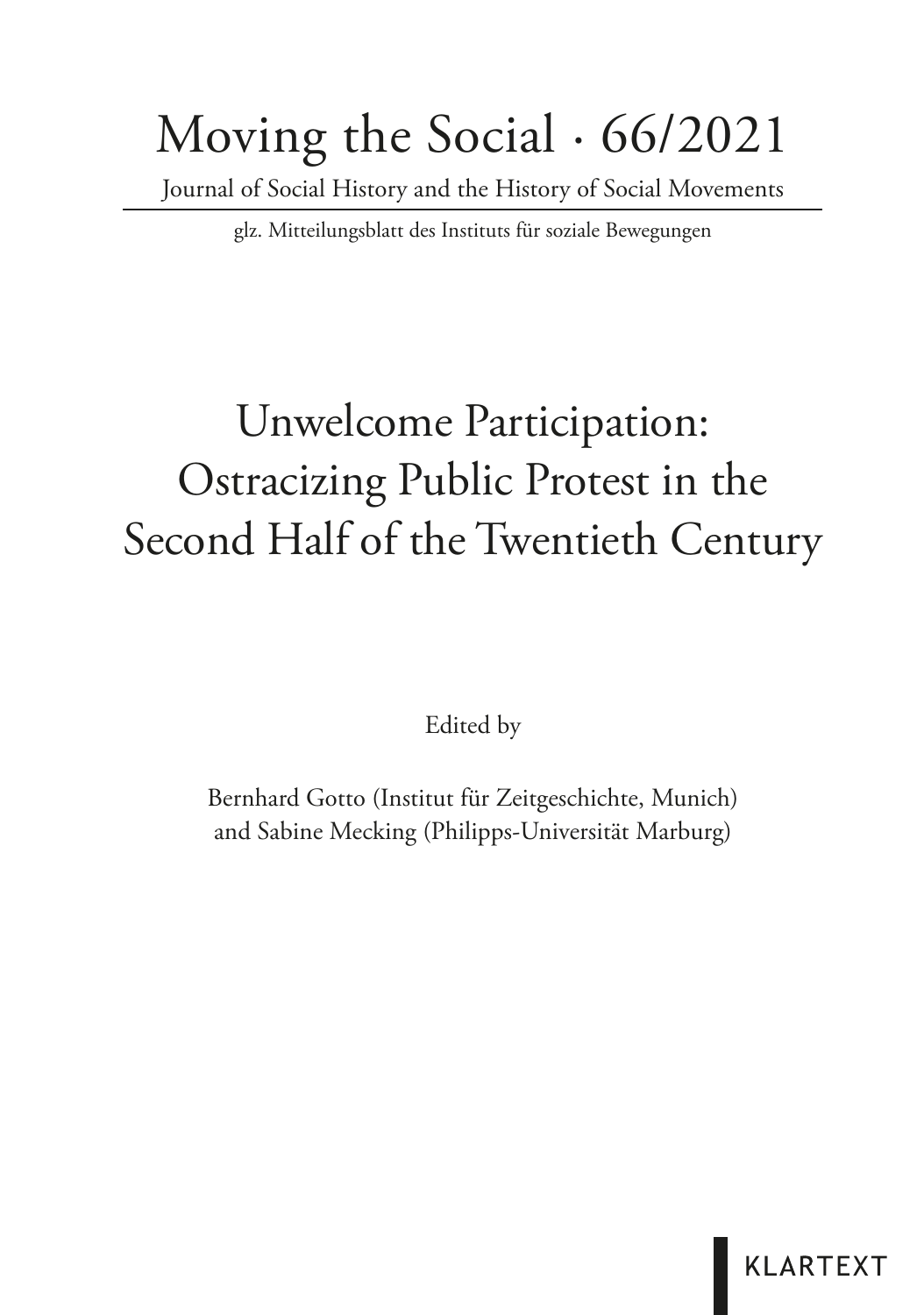**Moving the Social** – Journal of Social History and the History of Social Movements glz. Mitteilungsblatt des Instituts für soziale Bewegungen 66/2021

| <b>Editors</b>                   | Stefan Berger, Director of the Institute for Social Movements, Ruhr-        |
|----------------------------------|-----------------------------------------------------------------------------|
|                                  | Universität Bochum, Clemensstraße 17-19   44789 Bochum, Germany             |
|                                  | Sean Scalmer, School of Historical and Philosophical Studies, University of |
|                                  | Melbourne   VIC 310, Australia                                              |
| <b>Editorial Board</b>           | John Chalcraft, London School of Economics and Political Science            |
|                                  | Jan De Graaf, Ruhr-Universität Bochum                                       |
|                                  | Andreas Eckert, Humboldt-Universität zu Berlin                              |
|                                  | Susan Eckstein, Boston University                                           |
|                                  | Leon Fink, University of Illinois at Chicago                                |
|                                  | Felicia Kornbluh, University of Vermont                                     |
|                                  | Jie-Hyun Lim, Hanyang University, Seoul                                     |
|                                  | Rochona Majumdar, University of Chicago                                     |
|                                  | Jürgen Mittag, Deutsche Sporthochschule Köln                                |
|                                  | Walther Müller-Jentsch, Ruhr-Universität Bochum                             |
|                                  | Holger Nehring, University of Stirling                                      |
|                                  | Dieter Rucht, Wissenschaftszentrum Berlin für Sozialforschung               |
|                                  | Alexander Sedlmaier, Prifysgol Bangor/Bangor University, Wales              |
|                                  | Marcel van der Linden, International Institute of Social History, Amsterdam |
|                                  | Thomas Welskopp†, Universität Bielefeld                                     |
|                                  | Managing Editor Vivian Strotmann/Julia Sittmann, Ruhr-Universität Bochum    |
|                                  | Enquiries: mts@rub.de                                                       |
| Editorial Support Melisa Sabanci |                                                                             |
|                                  | Layout and typesetting Satzzentrale GbR, Marburg                            |
| Cover design                     | Volker Pecher, Essen                                                        |
| Cover image                      | Black Lives Matter Protest, Berlin 2020; used with permission of the        |
|                                  | photographer, Edward Richardson-Little.                                     |
| <b>Printing house</b>            | Totem, ul. Jacewska 89, 88 - 100 Inowrocław, Polen                          |
| Publishing and distribution      |                                                                             |
|                                  |                                                                             |

Jakob Funke Medien Beteiligungs GmbH & Co. KG **KLARTEXT** Jakob-Funke-Platz 1, 45127 Essen info.klartext@funkemedien.de www.klartext-verlag.de

#### **Purchase and subscription**

*Individual:* A single copy is 14 €, plus shipping. An individual subscription (minimum two journals per year) is 25 $\epsilon$ , incl. shipping within Germany, plus 6 $\epsilon$  for foreign countries. Subcriptions include full online access.

*Institutional:* 140 € per year (minimum two journals per year), including full online access as well as print copies. Institutional online access only: 115 € (minimum two issues per year). The journal can be ordered via Klartext <info@klartext-verlag.de>, bookstores and the Institute for Social Movements (www.isb.rub.de).

#### © **Institute for Social Movements, Bochum 2021**

Any requests for permission to copy this material should be directed to the Managing Editor. ISBN 978-3-8375-2491-8 ISSN 2197-0386 (Print) ISSN 2197-0394 (online)

We are grateful for the support of the *Verein zur Förderung des Instituts für soziale Bewegungen*